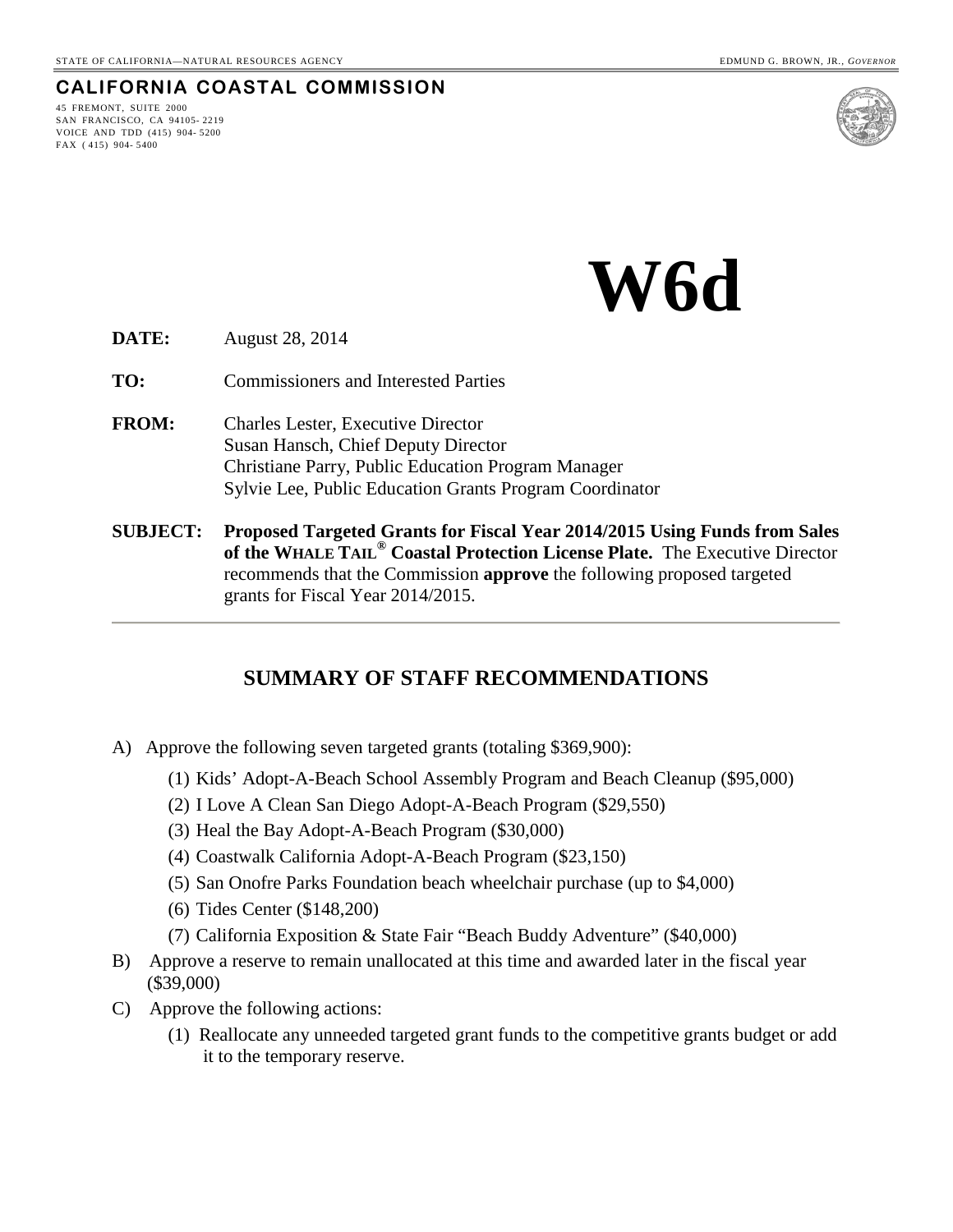(2) Allocate temporary reserve funds to one or more of the above targeted grants if reserve is not otherwise needed and recommended funding levels turn out to be insufficient.

## **I. MOTION AND RESOLUTION**

#### **Motion:**

*I move that the Commission approve the funding allocations set forth in the staff recommendation.*

Staff recommends a **YES** vote on the foregoing motion. Passage of this motion will result in authorization of the Executive Director to enter into the appropriate agreements for disbursing the available funds. The motion passes only by affirmative vote of a majority of the Commissioners present.

### **Resolution:**

*The Commission hereby approves and authorizes the Executive Director to: a) enter into the appropriate contracts for seven targeted projects; b) set aside a temporary reserve of \$39,000, c) reallocate any unneeded targeted grant funds currently being approved to the WHALE TAIL® competitive grants budget or to the temporary reserve; and d) increase targeted grant amounts if necessary using temporary reserve funds.*

# **II. INTRODUCTION**

The California Coastal Commission's WHALE TAIL® License Plate was established as a mechanism through which the public can contribute funds to coastal and marine education programs in California. As of June 30, 2014, 223,000 license plates have been sold. After the DMV deducts administrative fees, funds from WHALE TAIL<sup>®</sup> Plate sales and renewals are divided between the California Beach and Coastal Enhancement Account (CBCEA) and the Environmental License Plate Fund (ELPF). An average of \$13.98 is deposited into the CBCEA for each new plate that is sold, and an average of \$19.78 per plate is deposited into the CBCEA from annual renewal fees. An equal amount per plate is deposited into the ELPF for all sequentially numbered WHALE TAIL<sup>®</sup> license plates sold. Additional fees that are charged for personalized plates also go into the ELPF. Altogether, WHALE TAIL® License Plate sales and renewal fees (plus miscellaneous other small fees) have contributed \$23 million to the CBCEA and \$56 million to the ELPF.

The CBCEA funds the Coastal Commission's Public Education programs and the State Coastal Conservancy. The ELPF funds environmental programs in other state agencies such as the Natural Resources Agency, California Conservation Corps, the Department of Forestry and Fire Protection, the Department of Fish and Wildlife, California State Parks, and many others.

California Vehicle Code Section 5067 dictates how the funds raised by sales of the WHALE TAIL® plate and deposited in the CBCEA account are to be used: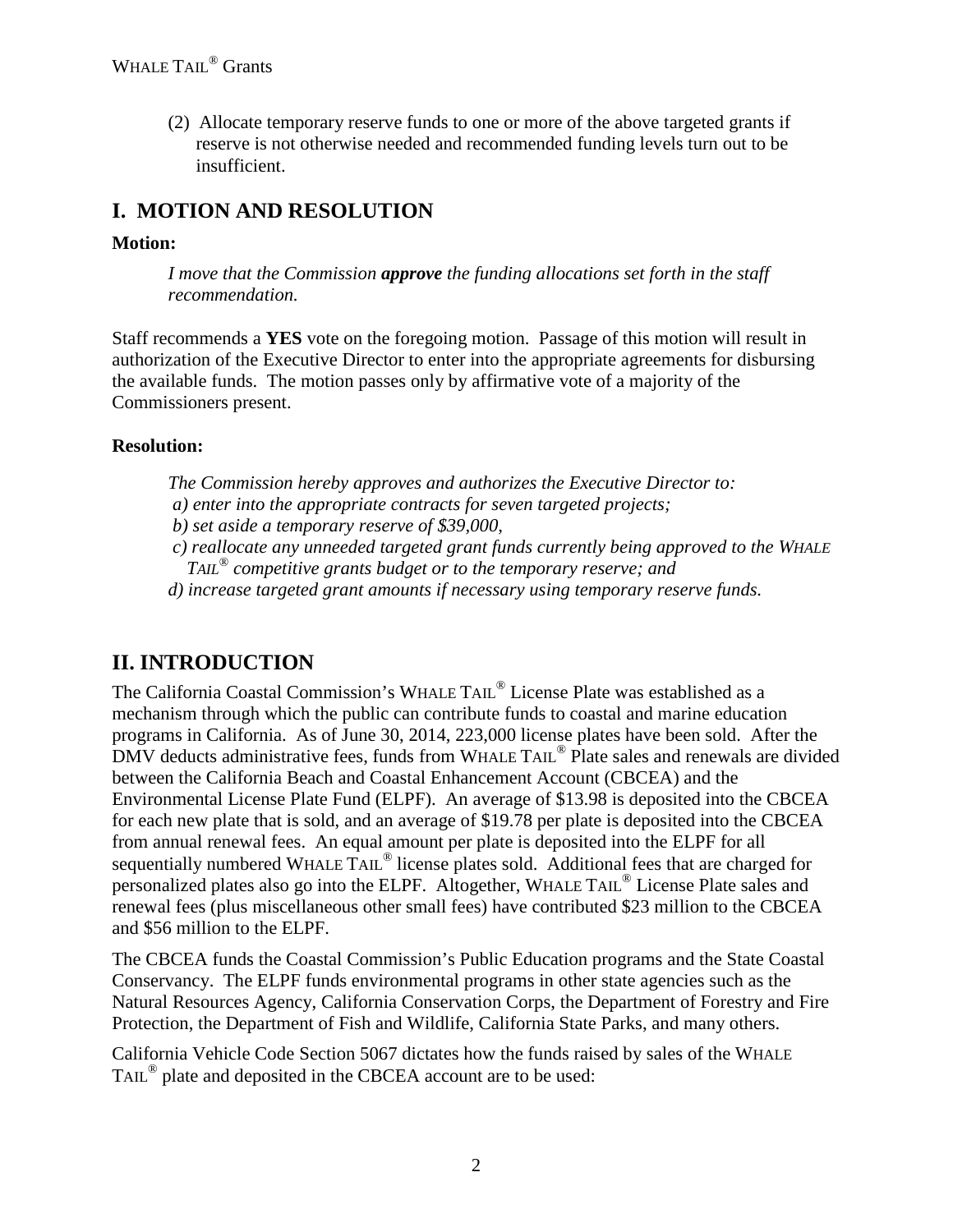*"Upon appropriation by the legislature, the money in the account (CBCEA) shall be allocated by the Controller as follows: (A) First to the California Coastal Commission for expenditure for the Adopt-A-Beach program, the Beach Cleanup Day program, coastal public education programs, and grants to local governments and nonprofit organizations for the costs of operating and maintaining public beaches related to these programs." (B) Second, from funds remaining after the allocation required under subparagraph (A), to the State Coastal Conservancy for coastal natural resource restoration and enhancement projects and for other projects consistent with the provisions of Division 21 (commencing with Section 31000) of the Public Resources Code* (as amended in 2004 in Budget Trailer Bill SB 1107).

### **Grantmaking Budget**

The final approved budget for FY2014/15 includes \$754,000 in funds from the CBCEA for local assistance grants. This report describes the staff's recommendations for expenditure of these funds. The staff proposes to devote \$369,900 for grants to targeted projects; these are high priority projects that are an outgrowth of work begun under previous Commission grants or linked to existing Commission programs and the goals of the Commission's adopted Strategic Plan.

The staff further proposes to allocate approximately \$39,000 to a temporary reserve and the remaining \$345,100 to the competitive grants program for coastal and marine education projects throughout California. Commission action on the competitive grants will be required at a future meeting, expected in February 2015, following advertisement of the availability of grant funds.

### **III. APPROVAL OF SEVEN TARGETED GRANTS**

The staff is eager to continue applying the proceeds of the WHALE TAIL<sup>®</sup> Plate sales to coastal and marine education and related projects to educate and involve the public in the protection of marine and coastal resources. In addition, the implementation of these programs will make visible to the public the positive impacts of the license plate program. In turn, this heightened visibility will help generate additional sales.

The staff recommends seven projects for immediate funding. These projects are consistent with the legislative requirements and with the criteria applied to the competitive grants program. The grants will be subject to the reporting requirements and rules as set forth for the WHALE TAIL<sup>®</sup> Competitive Grants. The staff recommends the following grants:

- (1) Kids' Adopt-A-Beach School Assembly Program and Beach Cleanup (\$95,000)
	- a. Funds would be awarded to Friends of the Dunes, Fresno Chaffee Zoo, Malibu Foundation for Environmental Education, Orange County Coastkeeper, I Love A Clean San Diego, National Fisheries Conservation Center, and a nonprofit organization in the San Francisco Bay Area to be selected
- (2) I Love A Clean San Diego Adopt-A-Beach Program (\$29,550)
- (3) Heal the Bay Adopt-A-Beach Program (\$30,000)
- (4) Coastwalk California Adopt-A-Beach Program (\$23,150)
- (5) San Onofre Parks Foundation beach wheelchair purchase (up to \$4,000)
- (6) Tides Center (\$148,200)
- (7) California Exposition & State Fair "Beach Buddy Adventure" (\$40,000).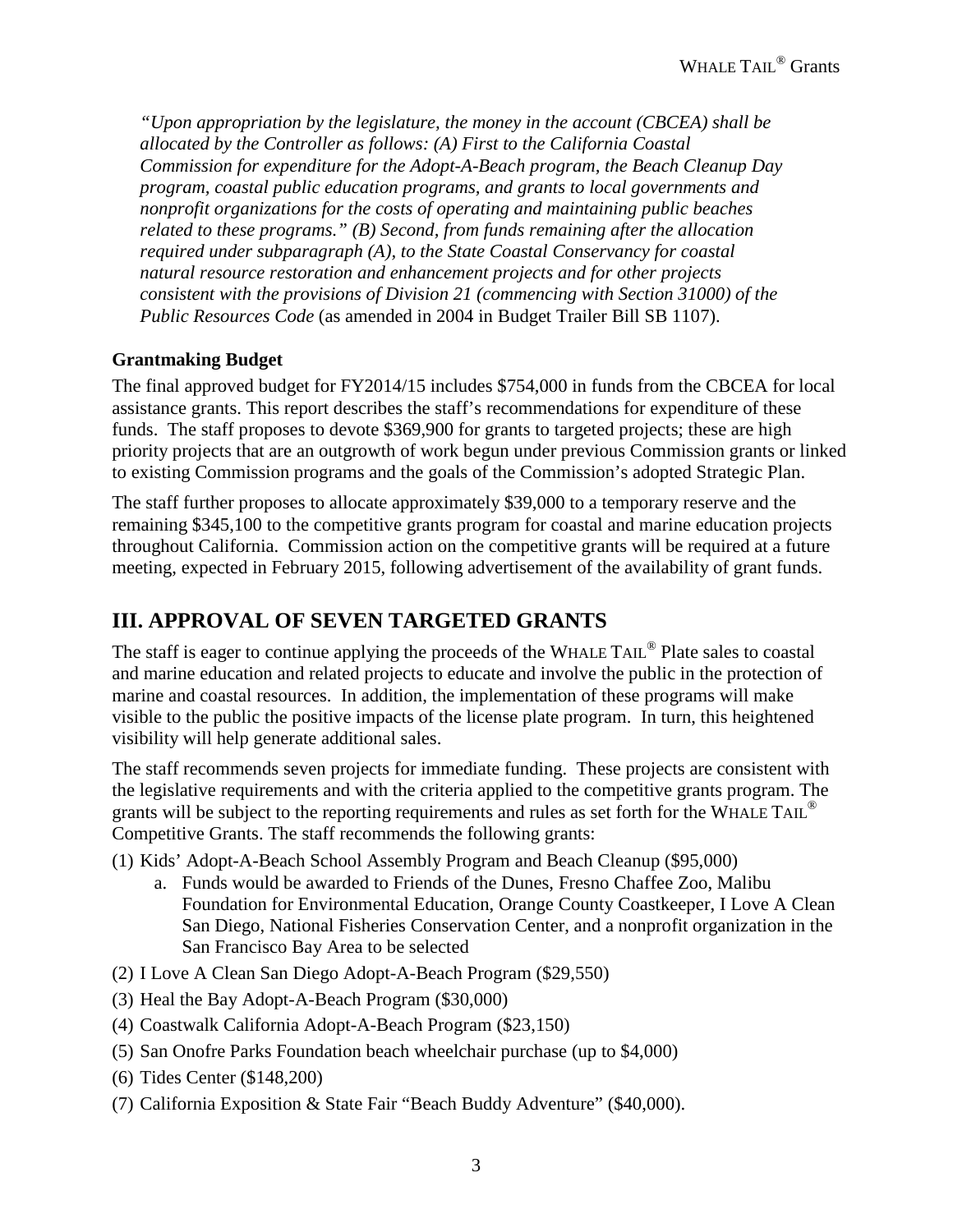## **(1) \$95,000 FOR KIDS' ADOPT-A-BEACH SCHOOL ASSEMBLY PROGRAM AND BEACH CLEANUP**

This program was started in Los Angeles County in 1993 by the Malibu Foundation for Environmental Education with the support of the Coastal Commission, and has since then expanded into five additional locations, coordinated by separate partner grantees – San Diego (I Love a Clean San Diego), Orange County (Orange County Coastkeeper), Fresno (Chaffee Zoo), San Francisco (most recently Richardson Bay Audubon Center), and Humboldt Bay (Friends of the Dunes). The assembly involves a PowerPoint presentation and discussion of the dangers of debris in the world's oceans, recycling, litter reduction, and the storm drain system. The presentation helps to inspire children to care for the marine environment. Teachers are encouraged to conduct additional related activities with their classes. At the end of the school year, the students are taken on a field trip to participate in "Kids' Ocean Day," at selected beaches. The event coincides with World Oceans Day on June 8th. The program provides bus transportation to the beach. At Kid's Ocean Day, students participate in a beach cleanup and create an aerial art display by standing in formation to spell out an ocean conservation message which is photographed from above. (Aerial art coordination is funded through a grant to the National Fisheries Conservation Center.) This program targets low-income and inland communities and currently involves 6,500 children a year.

**Program History.** In 1998 the program came to the San Francisco Bay Area, where the program has in recent years been coordinated by Richardson Bay Audubon. In 1999 the Commission launched a program in San Diego. In 2001 the program expanded inland for Fresno students to travel to Monterey Bay, and in 2002 it expanded to Humboldt County. In 2003, sites were added in Orange County and San Luis Obispo County (this site held its final program in 2008). The Commission has provided the program with the following support, divided each year into grants to partner organizations:

| Year        | Amount   | Year      | <b>Amount</b> | Year      | Amount    | Year      | Amount    |
|-------------|----------|-----------|---------------|-----------|-----------|-----------|-----------|
| FY1998/99   | \$28,000 | FY2002/03 | \$85,500      | FY2006/07 | \$107,740 | FY2010/11 | \$86,900  |
| FY1999/2000 | \$28,000 | FY2003/04 | \$84,700      | FY2007/08 | \$98,500  | FY2011/12 | \$86,900  |
| FY2000/01   | \$40,000 | FY2004/05 | \$88,500      | FY2008/09 | \$86,900  | FY2012/13 | \$95,600  |
| FY2001/02   | \$54,000 | FY2005/06 | \$88,500      | FY2009/10 | \$86,900  | FY2013/14 | \$100,314 |

**Proposal.** For FY2014/15, the staff proposes a total of \$95,000 to continue programs in the geographic regions listed above. This funding level would provide the same level of support as last year for most of the grantees, with a smaller grant for the San Francisco Bay Area; Richardson Bay Audubon is no longer able to serve as the coordinator and so Commission staff will be finding another nonprofit organization to coordinate the event there and will start off with a smaller grant for a smaller event in 2015.

## **(2) \$29,550 FOR I LOVE A CLEAN SAN DIEGO ADOPT-A-BEACH PROGRAM**

I Love A Clean San Diego (ILACSD) coordinates San Diego County's Adopt-A-Beach Program as well as the Kids' School Assembly and Beach Cleanup Program, and also serves as a coordinator for Coastal Cleanup Day. In addition to operating a standard Adopt-A-Beach program in San Diego, ILACSD includes a number of enhanced features such as acknowledging volunteers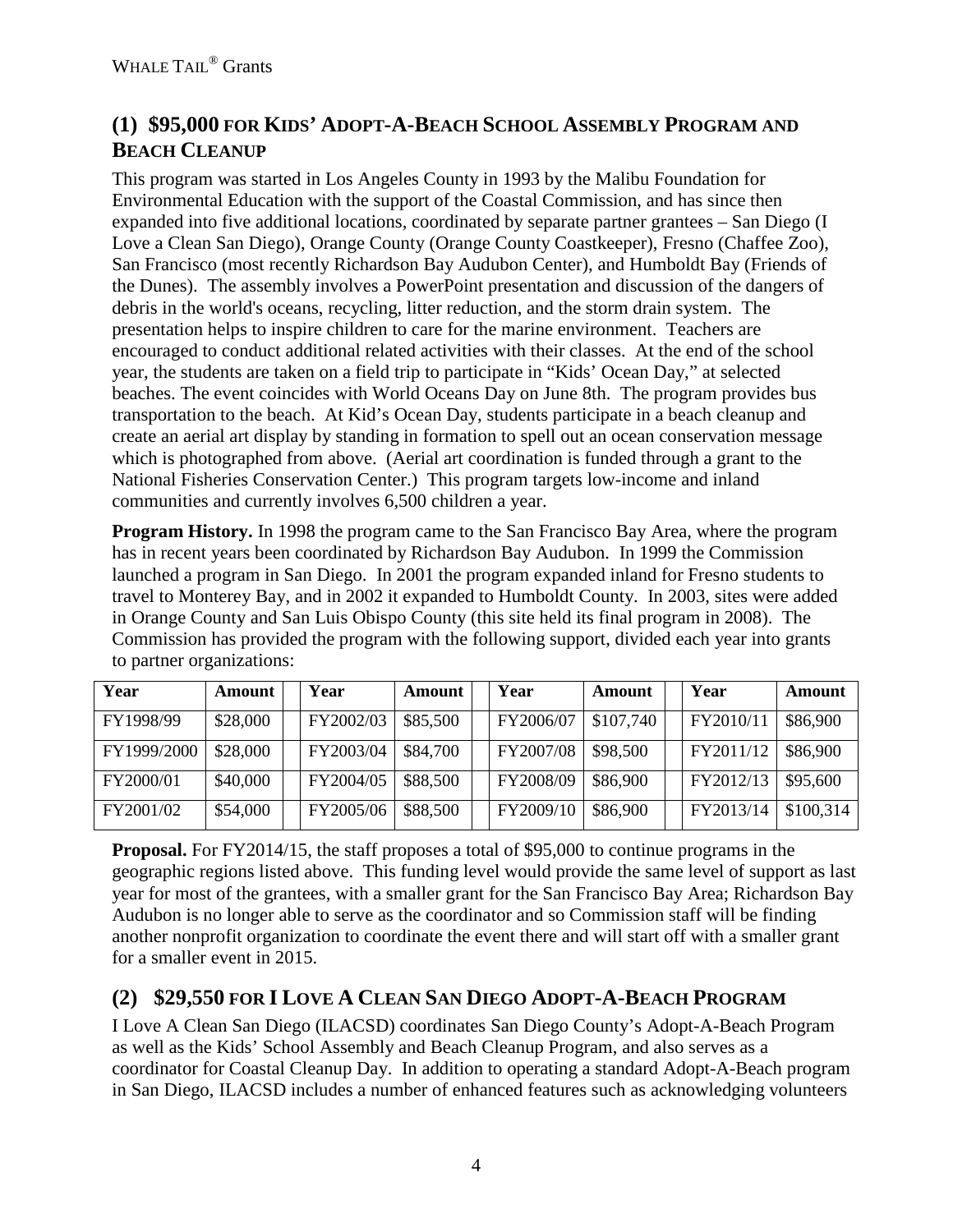by placing placards with their group names at 75 different stretches of adopted beach; delivering interpretive presentations to volunteers at their cleanups; coordinating cleanups at inland waterways that drain to the coast; hosting an interactive Adopt-A-Beach web page; and installing and maintaining "do-it-yourself" (DIY) beach cleanup stations at Mission Bay and Carlsbad.

**Program History.** In FY2002/03, ILACSD received a \$20,000 competitive WHALE TAIL<sup>®</sup> Grant to enhance its Adopt-A-Beach program. Targeted grants to further enhance the program were:

| Year      | <b>Amount</b> | Year      | <b>Amount</b> | Year      | Amount   |
|-----------|---------------|-----------|---------------|-----------|----------|
| FY2004/05 | \$27,000      | FY2008/09 | \$26,100      | FY2011/12 | \$25,600 |
| FY2005/06 | \$25,000      | FY2009/10 | \$26,000      | FY2012/13 | \$27,000 |
| FY2007/08 | \$22,500      | FY2010/11 | \$21,000      | FY2013/14 | \$29,550 |

**Proposal.** Staff proposes providing I Love A Clean San Diego with a targeted grant of \$29,550 to continue the Adopt-A-Beach Program as described above. This year's grant would support continuing components previously mentioned, including evaluating the success of the Carlsbad DIY cleanup stations which were recently installed. Coastal Commission staff is interested in promoting "do-it-yourself" beach cleanup infrastructure for other coastal locations in the future, for which San Diego can serve as a model. This year's grant would also launch a zero waste cleanup program for San Diego's Adopt-A-Beach activities by stocking supply kits made of reusable cleanup materials for volunteers to borrow, and by actively encouraging volunteers to bring their own reusable supplies to cleanups.

### **(3) \$30,000 FOR HEAL THE BAY ADOPT-A-BEACH PROGRAM**

Heal the Bay is an environmental organization serving as the coordinator for both the Adopt-A-Beach Program and Coastal Cleanup Day for Los Angeles County. As the coordinator of the Adopt-A-Beach program, the organization arranges cleanups for Adopt-A-Beach volunteers committed to cleaning a beach three times and provides them with supplies. Heal the Bay also arranges one-time cleanups and hosts monthly "Nothin' But Sand" public cleanup events; maintains an interactive database where cleanup volunteers enter data on their trash collected and the public can run reports and view and graph the data; and also offers an educational component.

This educational component includes presentations to the volunteers about marine debris; bus transportation to bring students from inland, underserved schools to the beach to participate; a presentation about ocean pollution and beach safety prior to the student cleanups; having students analyze data about the trash collected; and downloadable lesson plans for teachers.

**Program History.** Heal the Bay received three competitive Adopt-A-Beach grants in FY1998/99 through FY2000/01. Beginning in FY2002/03, the Commission has supported Heal the Bay's Adopt-A-Beach Program through the targeted grants program instead. Since Adopt-A-Beach is a Coastal Commission program, it fits the goal of the targeted grants by carrying out activities associated with Commission programs. Heal the Bay's Adopt-A-Beach Program is highly innovative and reaches over 26,000 people annually.

**Proposal.** Staff proposes supporting Heal the Bay with a new \$30,000 grant for the Adopt-A-Beach program. Heal the Bay plans to use the money to continue its extensive Adopt-A-Beach Program as described above.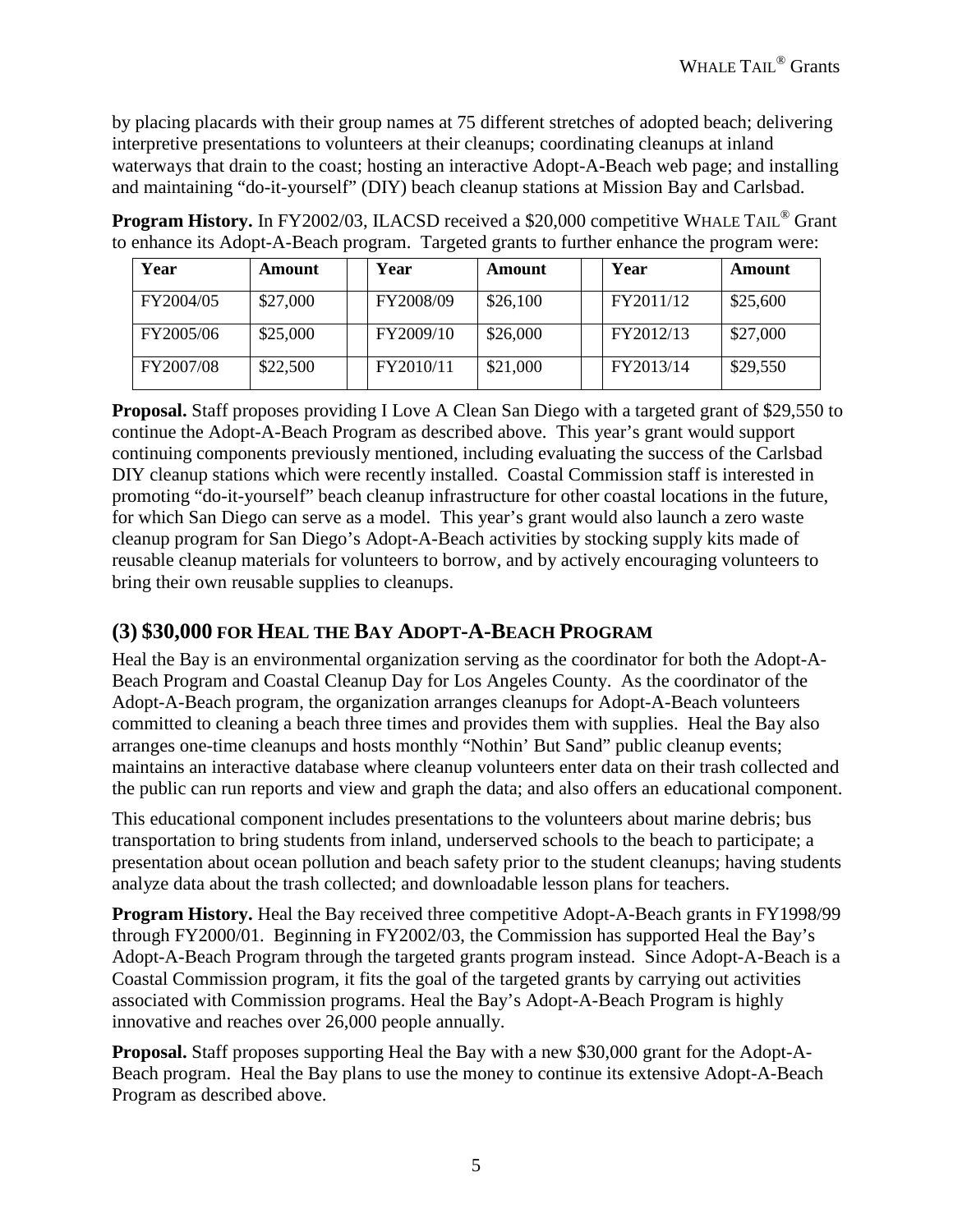### **(4) \$23,150 FOR COASTWALK CALIFORNIA ADOPT-A-BEACH PROGRAM**

Coastwalk California coordinates the Adopt-A-Beach program in Sonoma County. Coastwalk also partners with the Coastal Commission as the coordinator for Sonoma County's Coastal Cleanup Day, and as the nonprofit organization leading the effort to create the California Coastal Trail.

**Program History.** Coastwalk received a competitive WHALE TAIL <sup>®</sup> grant in FY2012/13 to expand the Sonoma County Adopt-A-Beach program to inland waterways, involve more volunteers, and better coordinate beach cleanups among different organizations so volunteers would go to beaches most in need of cleaning, which would better serve the environment and allow volunteers to get more satisfaction from the experience. All components involved collaborating with other Sonoma County organizations also in charge of volunteer cleanups.

**Proposal.** At the end of that grant period, Coastwalk and its partners concluded that due to limited resources and staffing for all organizations involved, a new system was needed that would reduce staffing needs for individual cleanup events. Coastwalk proposes to build on the collaborations developed in the prior grant and to set up a countywide website as a "one-stop shop" for cleanup volunteers. This centralized Adopt-A-Beach site would map all the sites in Sonoma County available for volunteer waterway cleanups, driving and parking directions, a place for posting data about the litter items removed, and a list of supplies volunteers can pick up from Coastwalk's "Lending Library." In addition to building on the collaborations started under the prior grant, the "one-stop shop" would maintain the expanded corps of volunteers, and retain the new inland waterway sites as adoptable locations. This two-year grant would also enable Coastwalk to promote the new website and the Sonoma Adopt-A-Beach program.

### **(5) UP TO \$4,000 FOR SAN ONOFRE PARKS FOUNDATION BEACH WHEELCHAIR PURCHASE**

One of the goals of the Commission's education and access programs is to make it possible for *all* citizens of the state to experience the coast firsthand. With large balloon tires that are able to move across soft sand, beach wheelchairs expand coastal access for people who have difficulty walking due to disability, injury, or old age.

**Program History.** Over the years, the Commission has helped numerous California beaches acquire a total of 50 beach wheelchairs to lend to members of the public. These chairs were purchased with \$86,366 from Whale Tail grants and \$14,175 from funds received from a lawsuit settlement over the 1990 *American Trader* oil spill. San Onofre Parks Foundation has not previously received beach wheelchair funds from the Commission.

**Proposal.** The portion of San Onofre State Beach called Dogpatch Beach is regularly used by adaptive surfers—people with physical disabilities who are able to go into the water and sit or lay on surfboards and ride the waves. In order to reach the sand, they either use a beach wheelchair located there which has become extremely dilapidated, or they are carried by friends or other surfers if the chair isn't available. The San Onofre Parks Foundation is requesting funds to purchase a new chair for these adaptive surfers. Because the chair that is currently available is dangerously falling apart, the staff recommends funding for a new chair which will be heavily used at Dogpatch Beach. The exact dollar amount of the grant will be determined when the final cost is known, but is not expected to exceed \$4,000.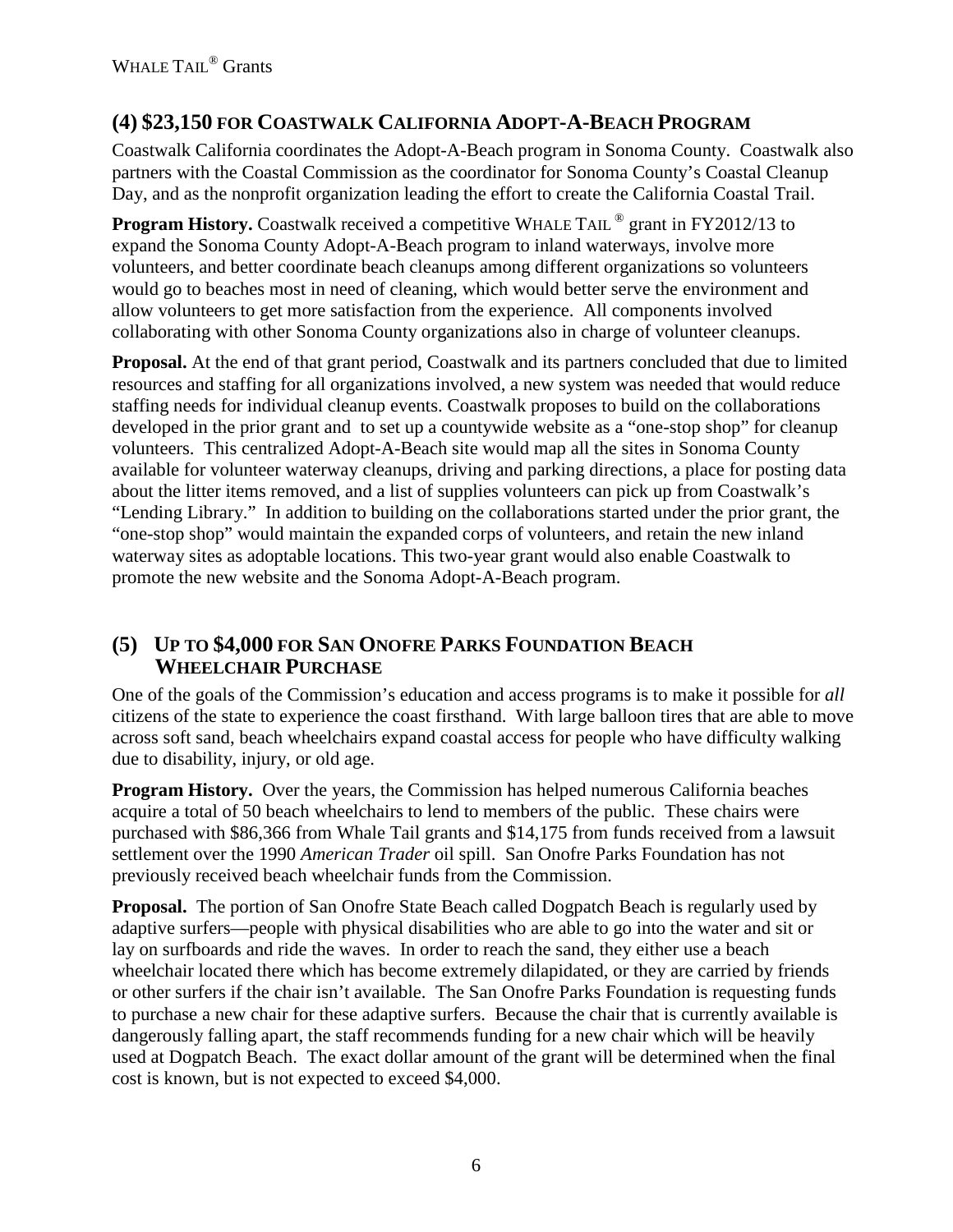### **(6) \$148,200 FOR THE TIDES CENTER/MARINE EDUCATION PROJECT FOR SCHOOL-BASED MARINE EDUCATION AND THE COMMUNITY-BASED RESTORATION AND EDUCATION PROGRAM**

The Marine Education Project (MEP) is a project of the nonprofit Tides Center in partnership with the Commission's Public Education Program. The mission of MEP is to preserve and restore the biodiversity and health of California's coastal and marine ecosystems through scientifically-supported community involvement, education, and action. The MEP programs that would receive WHALE TAIL<sup>®</sup> funding are: the Community-Based Restoration and Education Program (CBREP), which mobilizes volunteers to restore habitat at Upper Newport Bay and provides trainings to increase the capacity of volunteer coastal wetland restoration groups throughout California; and the statewide School-Based Marine Education Program.

| Year      | Amount   | Year      | Amount   | Year      | Amount    |
|-----------|----------|-----------|----------|-----------|-----------|
| FY2000/01 | \$15,000 | FY2008/09 | \$35,000 | FY2012/13 | \$80,000  |
| FY2003/04 | \$20,000 | FY2009/10 | \$48,800 | FY2013/14 | \$106,000 |
| FY2005/06 | \$79,800 | FY2010/11 | \$68,500 |           |           |
| FY2007/08 | \$72,000 | FY2011/12 | \$80,500 |           |           |

**Program History.** Coastal Commission funding has supported CBREP in the following amounts:

(An additional \$48,000 was approved by Commissioners in FY2004/05 but later reallocated after money was raised from private sources.)

| WHALE TAIL $^{\circledR}$ grants were also made to support school-based marine education as follows: |  |  |  |  |
|------------------------------------------------------------------------------------------------------|--|--|--|--|
|                                                                                                      |  |  |  |  |

| Year      | <b>Amount</b> | Year      | Amount   | Year      | Amount   |
|-----------|---------------|-----------|----------|-----------|----------|
| FY2003/04 | \$88,400      | FY2007/08 | \$56,000 | FY2011/12 | \$82,000 |
| FY2004/05 | \$81,700      | FY2008/09 | \$62,000 | FY2012/13 | \$88,000 |
| FY2005/06 | \$80,000      | FY2009/10 | \$70,500 | FY2013/14 | \$99,000 |
| FY2006/07 | \$35,500      | FY2010/11 | \$70,400 |           |          |

**Proposal.** \$47,500 from this grant would support MEP's Community-Based Restoration and Education Program which will continue to recruit, train, and lead volunteers; restore wetland, riparian, and upland habitat and Upper Newport Bay; provide educational resources for students to learn about wetlands and engage in hands-on restoration; and lead capacity-building training workshops for other volunteer groups conducting coastal wetland restoration in California. This dollar amount is considerably reduced from amounts in previous years because the California Wildlife Conservation Board is expected to provide the program with a large multi-year grant beginning in 2015.

\$100,700 from this grant would allow the Marine Education Project to continue to provide statewide school-based marine education to students and to conduct teacher trainings using resources such as *Waves, Wetlands, and Watersheds*. This coming year there would be an emphasis on working with a consultant to create a new coastal science and civics curriculum for high school students. MEP staff would also coordinate a statewide children's art and poetry contest, arrange the lending of the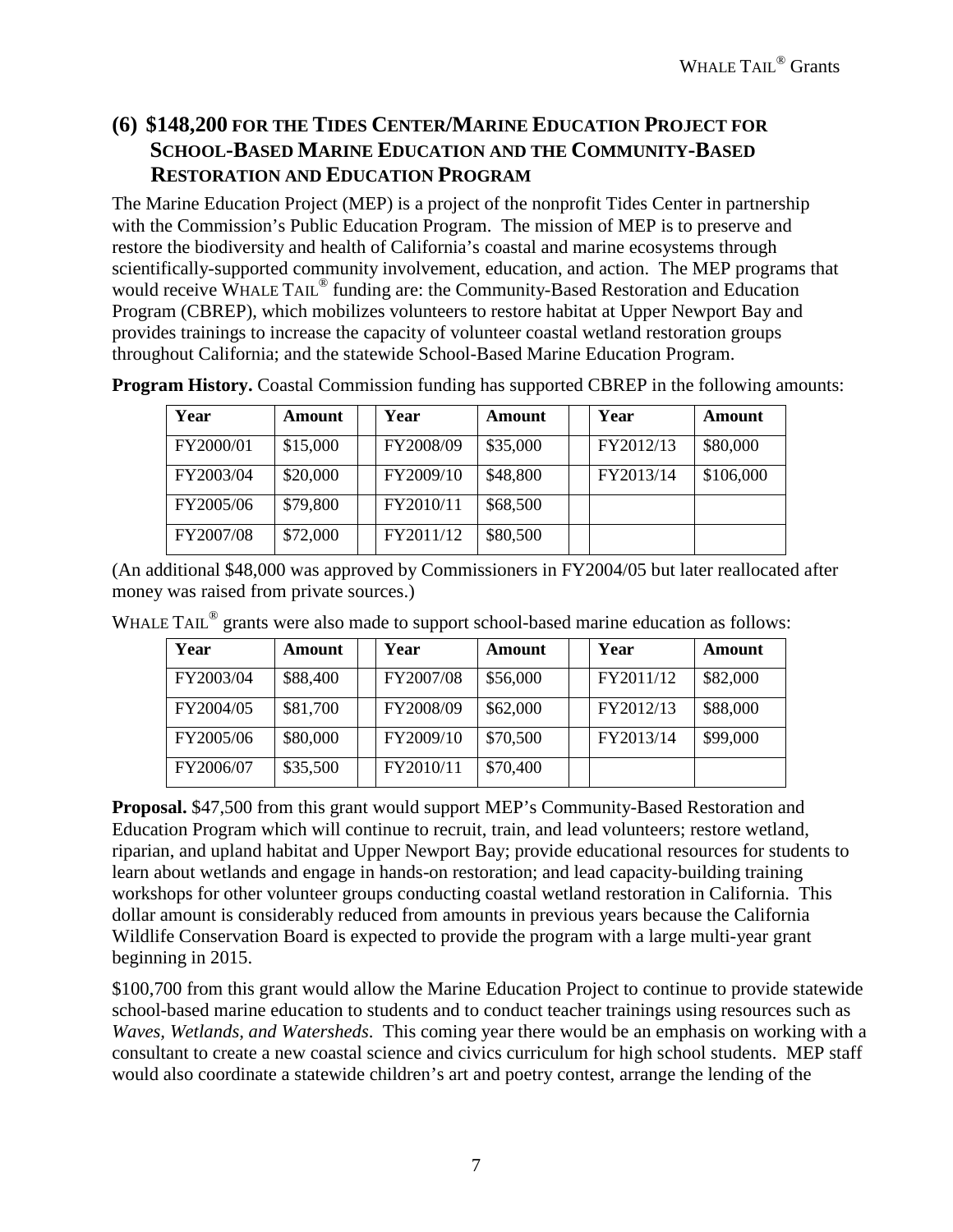winning artwork for public viewing at various venues around California, and promote coastal stewardship activities statewide.

### **(7) \$40,000 FOR CALIFORNIA EXPOSITION & STATE FAIR "BEACH BUDDY ADVENTURE"**

Cal Expo is a state agency that does not receive any government funding. It operates the annual California State Fair, which features a nature exhibit showcasing plants and animals that normally changes its theme each year.

**Program History.** For the 2014 State Fair, the theme for the nature exhibit was the coast and ocean. It featured a whale's mouth for the entrance, a sand exhibit, live aquatic animals in tanks, and oversized sea shell and jellyfish artwork. With \$40,000 from the Coastal Commission's competitive grants program, extra elements were added to make the exhibit more educational. More live animals were brought in, and four stations were set up to teach visitors about marine debris, oil pollution, ocean acidification, and aquatic invasive species. The exhibit was very successful, with 135,000 visitors entering the exhibit and 14,500 of them stopping at all four educational activity stations to earn their "Beach Buddy Badge." The CCC's Public Education staff also contributed to the fair by providing "fun facts" about the California coast that were posted throughout the exhibit, providing informational content for the four activity stations, and staffing a table to do outreach to fairgoers. The exhibit recognized the Coastal Commission as the sponsor and also featured a display of Coastal Cleanup Day merchandise and a giant WHALE TAIL® license plate photo op (with a cut-out for people to put their face in).

**Proposal.** "Beach Buddy Adventure" was such as success that Cal Expo is proposing to repeat it next year instead of changing the exhibit as usual. With another \$40,000 grant, the Coastal Commission would be supporting valuable marine education while receiving an opportunity for tremendous publicity for the Commission and the WHALE TAIL® License Plate. The project is particularly beneficial because it reaches underserved, inland audiences.